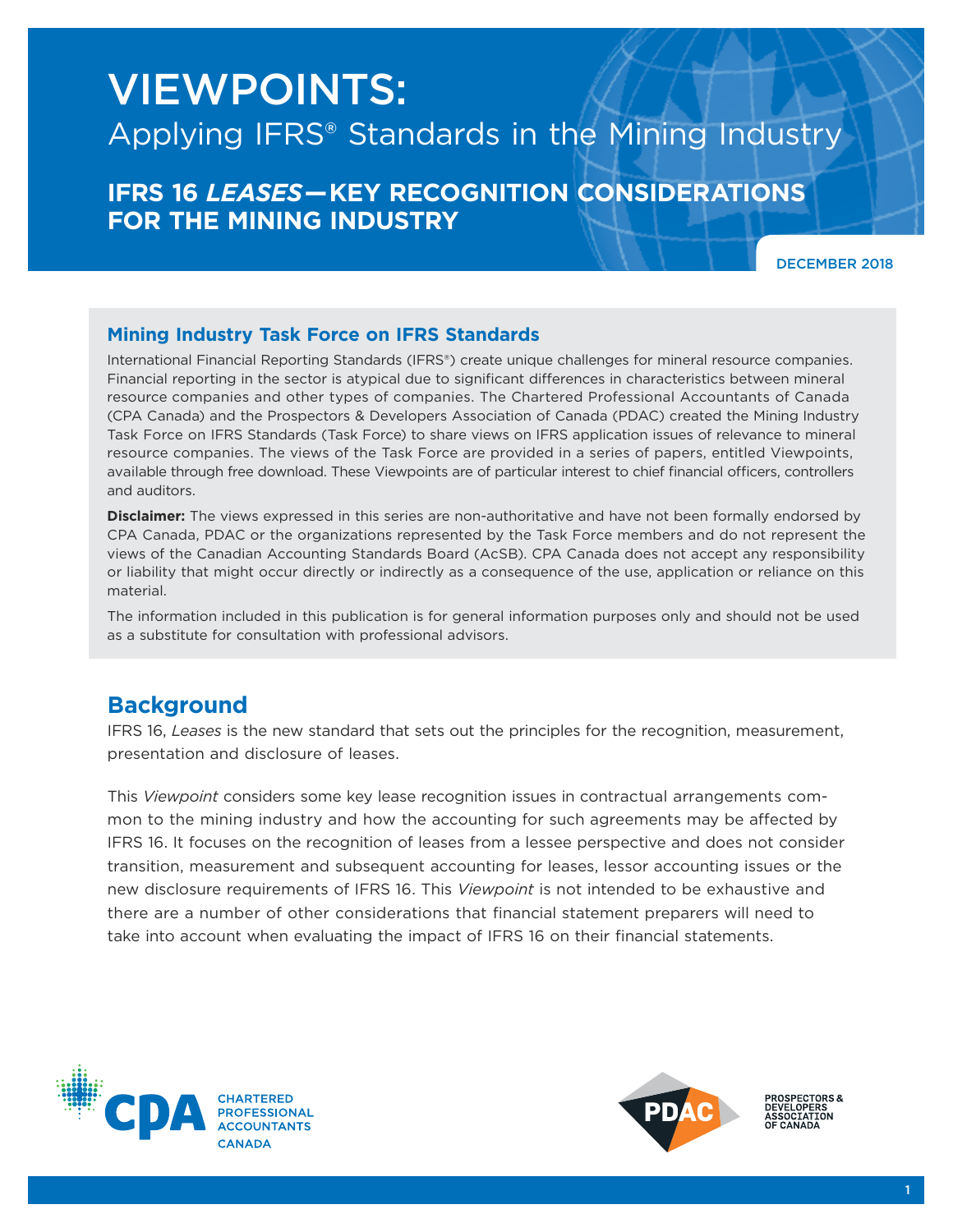IFRS 16 introduces a single-lessee accounting model and requires a lessee to recognize assets and liabilities for all leases with a term of more than 12 months, unless the underlying asset is of low value (see below).

IFRS 16 requires lessees to recognize right-of-use assets and lease obligations for all leases, except:

- leases to explore for or use minerals, oil, natural gas and similar non-regenerative resources
- leases for biological assets (see IAS 41, *Agriculture*)
- service concession arrangements (see IFRIC 12, *Service Concession Arrangements*)
- licences for intellectual property (see IFRS 15, *Revenue from Contracts with Customers*)
- rights held under licensing agreements such as films, videos, plays, books, patents and copyrights (see IAS 38, *Intangible Assets*).

A contract is, or contains, a lease when the contract conveys the right to control the use of an identified asset that is not owned by the entity for a period of time in exchange for consideration. Control exists when the lessee has both the right to direct the use of the asset and obtains substantially all the economic benefits during the period of use. IFRS 16 eliminates the criteria for classification of leases as operating or finance leases in the prior standard (i.e., IAS 17, *Leases*). As a result, the evaluation of whether a contract contains a lease frequently determines whether the arrangement is accounted for on-balance sheet as a lease or potentially off-balance sheet as a service arrangement.

The right-of-use assets (i.e., leased assets) are initially measured at cost, which comprises the initial lease liability adjusted for any lease payments made at or before the commencement date, plus any initial direct costs and any estimated costs to dismantle and remove the underlying asset or to restore the underlying asset or the site on which it is located, less any lease incentives received. The right-of-use asset is subsequently depreciated typically over the lease term and generally on a straight-line basis. Lease liabilities are initially measured at the present value of the future lease payments and are amortized over the lease term using the effective interest method, resulting in interest expense. As such, subsequent to initial recognition, the lease asset and lease obligation will not match. This is generally consistent with measurement of finance leases under IAS 17.

#### **Issue**

Certain contractual arrangements common to the mining industry will likely be impacted by IFRS 16. Key lease recognition issues in the mining industry include:

- mineral leases and surface-land contracts
- short-term leases and low-value items (or low-value leases)
- identifying leases embedded in mining services contracts, including drilling and similar contracts
- lease and non-lease components of contracts.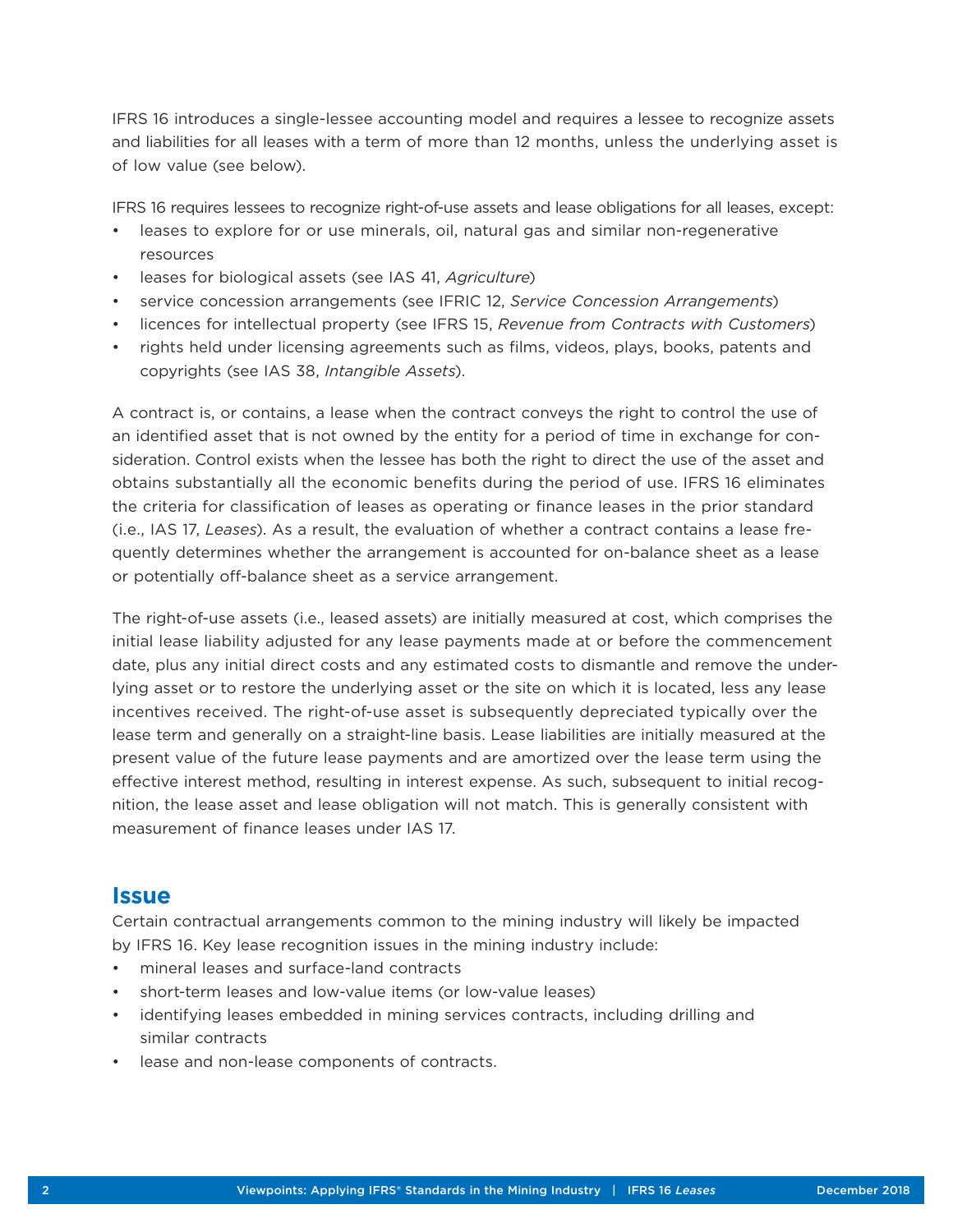## **Viewpoints**

#### **Mineral Leases and Surface-Land Contracts**

Consistent with IAS 17, leases to explore for or use minerals and similar non-regenerative resources are not within the scope of IFRS 16. Mining entities will need to apply judgment to determine how to interpret and how broadly to apply this scope exclusion.

IFRS 16 appears to be unclear on whether the scope exclusion applies broadly to other leases that relate to, or are directly or indirectly part of, the process of exploring for or using, those resources. For example, mining entities may lease or pay for easements to surface land to provide exclusive access to areas of exploration and exploitations such as roadways or rights of access or to place conveyers or pipelines. The wording of the exclusion specifies that it applies to "leases to explore for or use minerals" and, in the view of the Task Force, this exclusion applies across all phases of an entity's mining activity. Judgment will be required to determine specific leases which qualify for the scope exclusion.

Subsurface mineral rights are generally owned by the land owners, such as federal, state or provincial governments. In addition, surface-land leases are commonly obtained from land owners for access to the subsurface.

Landowner mineral leases for mining rights are specifically exempt from IFRS 16; however, surface-land leases and similar rights-of-way contracts are not specifically exempt. Judgment must be applied to determine whether the surface-land lease should be accounted for in a manner consistent with the related mineral leases. In making this determination, questions to consider, include but are not limited to:

- Does the surface-land lease specifically cover both surface-land and subsurface mineral rights?
- Does the surface-land lease provide any economic benefit other than allowing access to explore for or use the mineral rights?
- Is there legislation that compels the surface-land owners to grant access to the mineral rights?

Additionally, for land easements and similar contracts, judgment will be required to determine if the mining entity obtains substantially all of the economic benefits from use of the land subject to the easement. In many cases, rights to use roadways or place certain infrastructure on land may not give the mining entity the ability to obtain substantially all of the economic benefit of the associated land, which may have ongoing alternative uses for the landowner. Based on the specific facts and circumstances, the contract would probably not be considered a lease under IFRS 16.

Based on the views of the Task Force, the scope exemption relates solely to the rights to explore for or use mineral resources and would not apply to leases for mining equipment, machinery or similar items that may be used in the exploration or exploitation of minerals.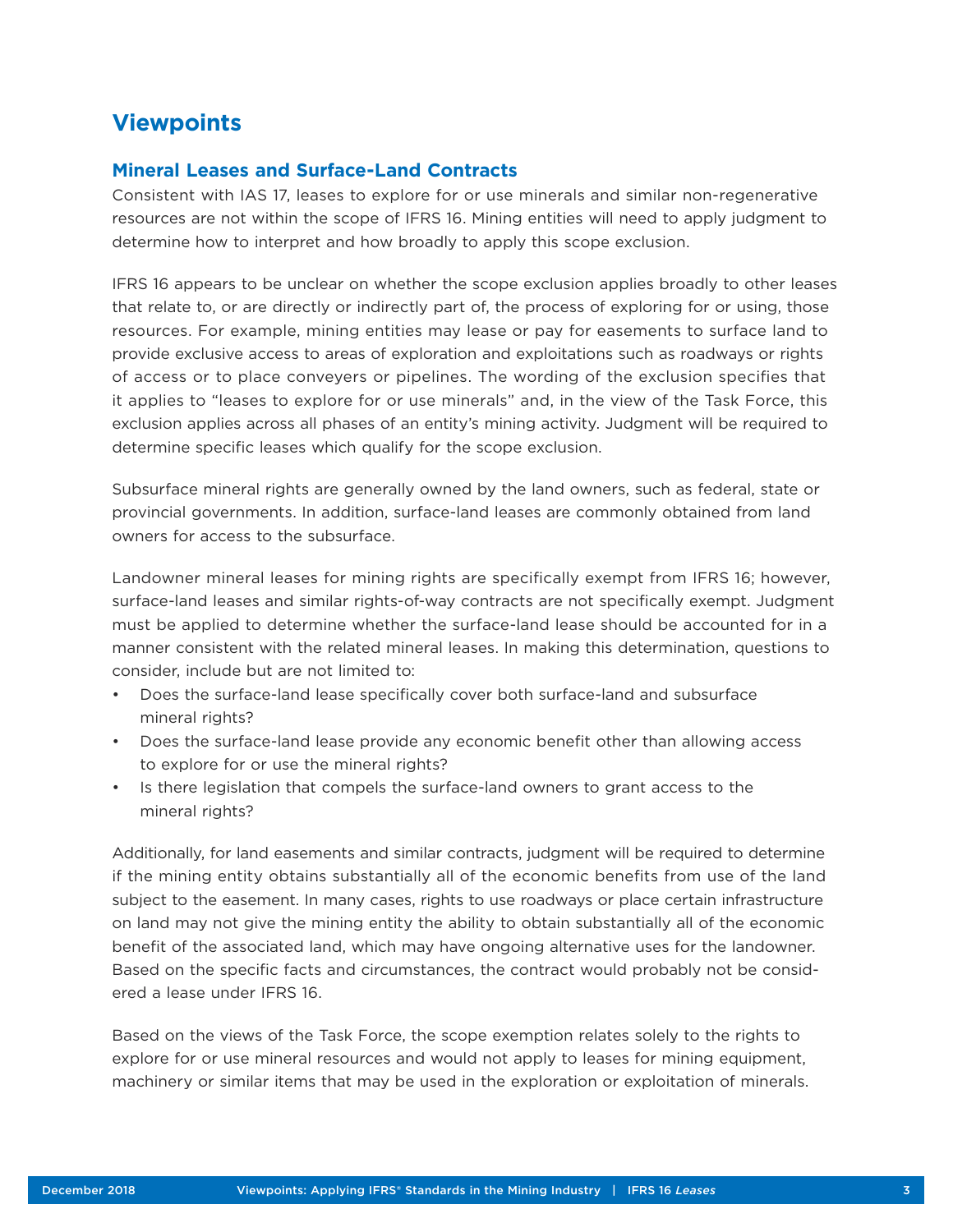#### **Short-Term Leases and Low-Value Items (or Low-Value Leases)**

IFRS 16 applies to most leases except those specifically excluded (see above). IFRS 16 includes recognition exemptions available to lessees for short-term leases and leases of lowvalue items, which removes those leases that qualify for these exemptions from the recognition and measurement requirements of the standard. Judgment will be required to conclude that the exemptions apply to individual leases.

A short-term lease is defined as a "lease that, at the commencement date, has a lease term of 12 months or less." While this is a clear definition, companies will nevertheless have to assess the effect of extension and termination options included in a lease to determine if it qualifies as a short-term lease. Additionally, regardless of the lease term, a lease that contains a purchase option cannot be classified as a short-term lease.

It is important to note that on transition, IFRS 16 includes a practical expedient which allows lessees to designate leases that will terminate within 12 months of the initial adoption date (January 1, 2019) as short-term leases irrespective of the full term of the lease or contract. For example, a mining entity may have a lease contract with a three-year term from July 1, 2016, that terminates on June 30, 2019, for which, through applying this practical expedient, the lease may be deemed a short-term lease and, therefore, would be excluded from the recognition requirements of the standard.

Lessees may choose not to apply IFRS 16 to contracts for assets of low value. This exemption is intended as a practical expedient when accounting for low-value items. It is noted that this exemption is not available for leases of assets highly dependent on, or highly interrelated with, other assets which, when used as intended, would not be considered low-value assets.

While IFRS 16 does not specify a value threshold, the Basis for Conclusions suggests that a threshold of US\$5,000 per asset when new was considered for the exemption. No specific dollar value was specified in IFRS 16 due to the potential effects of foreign exchange and inflation; however, this dollar threshold should be considered when applying this optional exemption. In practice, determining whether items are of "low value" may be challenging, given that the guidance is limited. Preparers may put more focus on the nature of the underlying asset. For instance, the Basis for Conclusion for IFRS 16 cites tablets, personal computers, office furniture and telephones as examples. This will be an area of judgment for mining entities; financial statement preparers may consider the general principles of materiality in applying IFRS 16.

The election for exemption of short-term leases must be made by class of underlying asset, whereas the election for exemption of leases for which the underlying asset is of low value can be made on a lease-by-lease basis. Though short-term leases and low-value leases are exempt from the recognition requirements of IFRS 16, the standard requires disclosure of the expense associated with short-term leases (excluding leases of one month or less) and lowvalue leases. Accordingly, financial statement preparers will need to identify and track such leases to facilitate financial statement disclosures.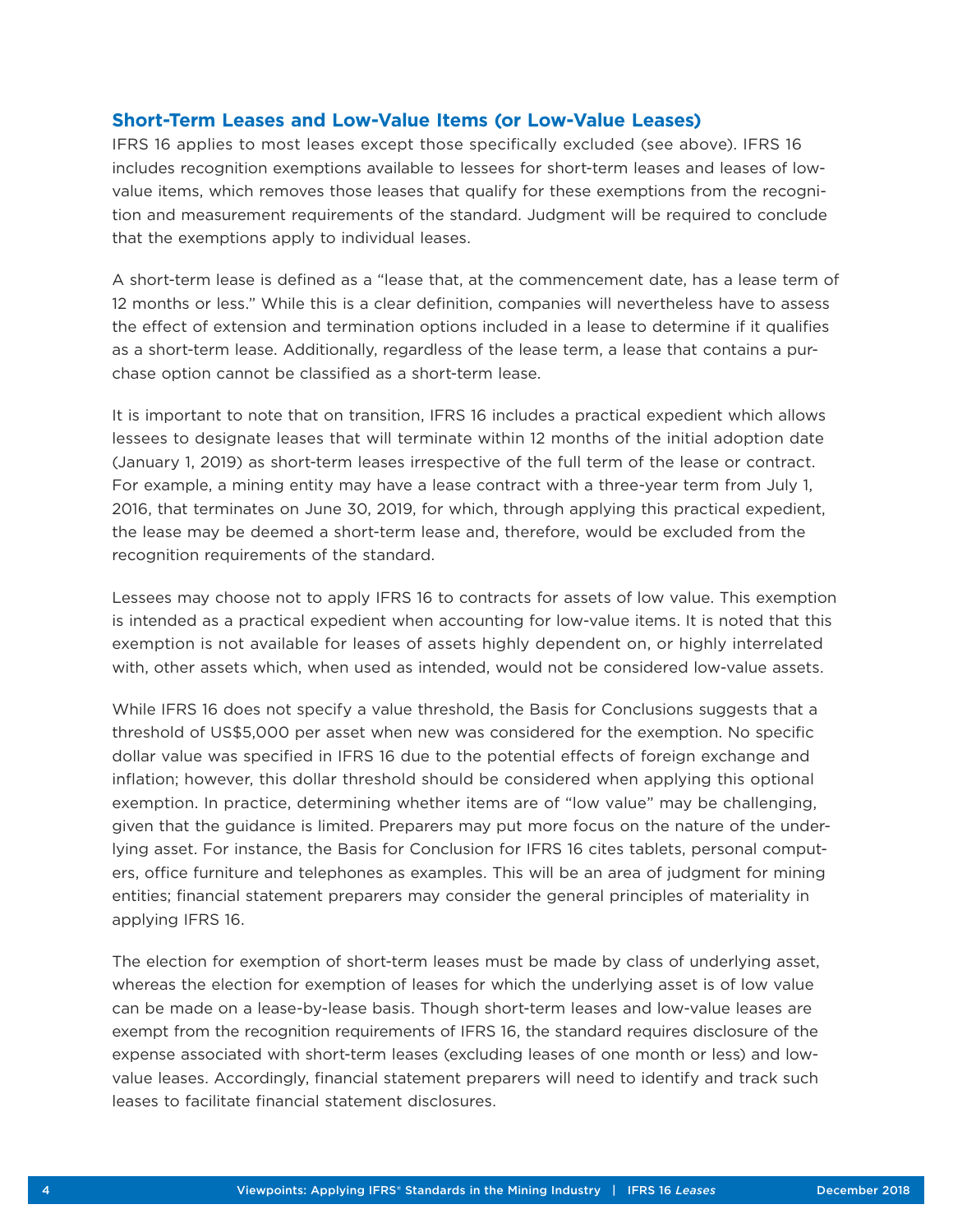#### **Identifying Leases Embedded in Mining Services Contracts, Including Drilling and Similar Contracts**

A contract contains a lease when the contract conveys the right to direct the use of an identified asset and obtain substantially all the economic benefit from the asset in exchange for consideration for the period of use. Many contracts which mining entities might previously have considered to be service contracts may include leases of equipment within the contract, for instance, when there is an identified asset(s) explicitly or implicitly included in the contract and the mining entity has the ability to control that asset(s) during the contract term. Accordingly, financial statement preparers should carefully review existing and new mining-service contracts to determine if they contain a lease which is required to be recognized under IFRS 16.

#### *Identified asset*

Paragraph B13 of the Basis for Conclusion for IFRS 16 states that "an asset is typically identified by being explicitly specified in a contract. However, an asset can also be identified by being implicitly specified at the time that the asset is made available for use by the customer." For instance, if a serial or identification number of the asset is included in the contract, the asset is explicitly specified. If the supplier, however, has the substantive right to substitute the asset for another asset, the asset is not an identified asset and, therefore, not a lease. A supplier's substitution right is "substantive" if the supplier has the practical ability to substitute the asset throughout the period of use and would benefit economically from exercising its right to substitute the asset. For example, a mining entity may contract a third party to transport concentrates by truck or rail. If the contract allows the transportation company to use any truck or railcar to ship production to a sales point, or the transportation company has a substantive substitution right in the contract, it is most likely not an identified asset and, therefore, probably not a lease.

Assets do not need to be explicitly specified in the contract to qualify as an identified asset. The key test is whether the asset is specified at the time when it is made available to the customer. For example, a mining entity may enter into a contract for drilling services in an underground mine for a two-year period. The contract specifies that the driller has to provide an appropriate drill rig to complete the services but does not specify the exact drill rig or a specific type of drill rig. The driller may have a number of potential drill rigs available to fulfill the contract, any of which could be transported to the site. Once a specific drill rig is transported to the site and brought underground, from a practical perspective, only that drill rig can be used to fulfill the contract. Though the contract did not explicitly identify the asset to be used, the individual drill rig may be considered to be implicitly specified as an identified asset when it is made available to the mining entity and, therefore, may be considered to be a lease under IFRS 16.

The capacity portion of an asset may be an identified asset if it is physically distinct. For example, office space that consists of a specific floor or a specific part of a floor of an office building is physically distinct. As such, each specific floor or specific part of a floor may be considered to be an identified asset.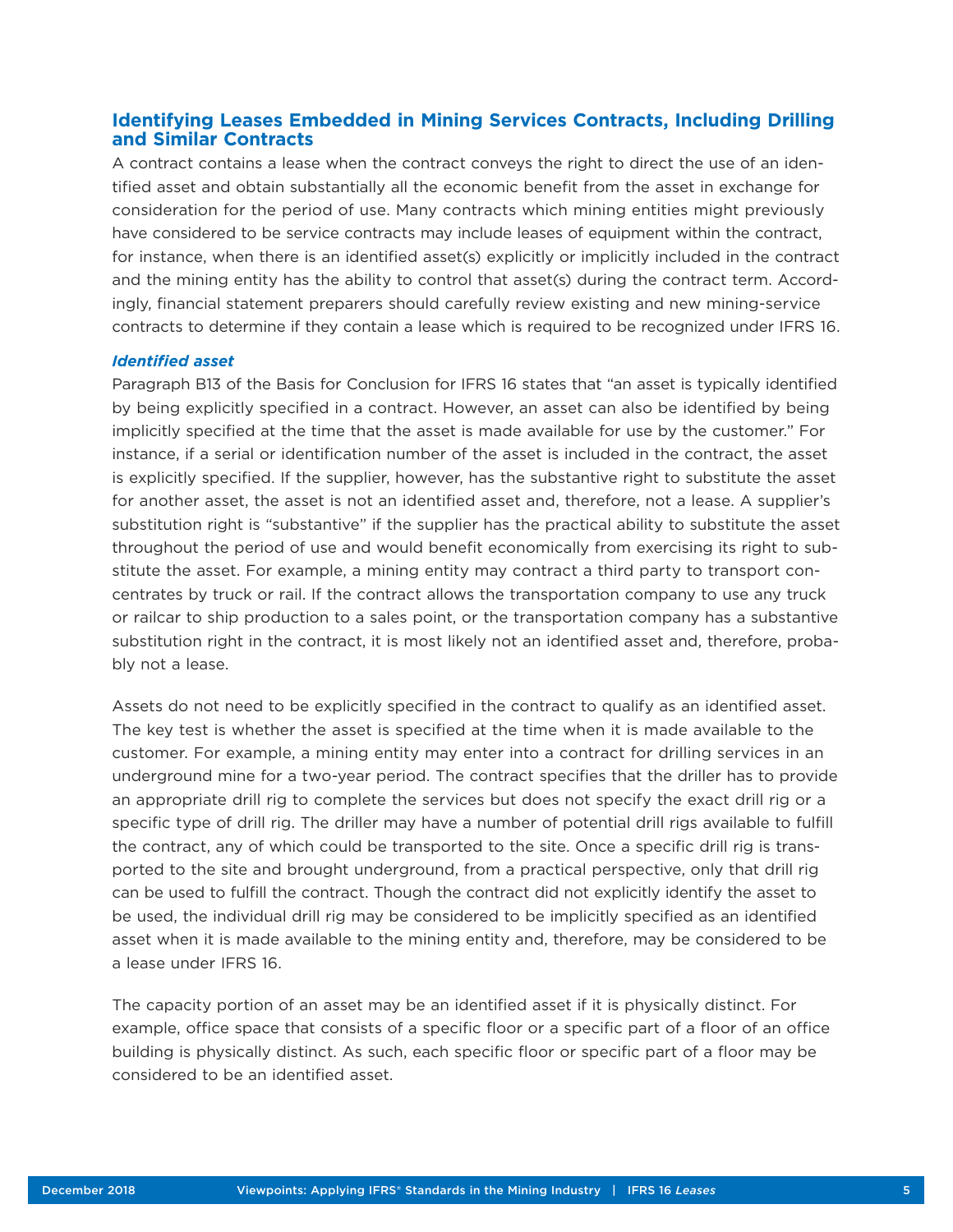A capacity portion of an asset that is not physically distinct is not an identified asset. For example, MineCo enters into an arrangement with Warehouse Co. for the right to store copper cathode at Warehouse Co.'s specified warehouse. The warehouse is an open concept design without separate, physically distinct sections. At inception of the contract, MineCo has rights which permit it to use up to 30% of the capacity of the warehouse throughout the term of the contract. Warehouse Co. can use the other 70% of the warehouse as it deems appropriate. In this example, MineCo most likely does not have an identified asset because it only has rights to 30% of the warehouse's capacity and that capacity portion is neither physically distinct from the remainder of the warehouse nor is it "substantially all" of the warehouse.

Key considerations in determining whether or not the contract includes an identified asset include:

- Is an asset or type of asset specifically identified in the contract?
- Will the supplier be required to provide certain assets for the duration of the contract in order to fulfill the contract?
- Does the supplier have a substantive substitution right? $1$
- Once an asset is made available to the mining entity (i.e., brought to site), is substitution logistically feasible or economically beneficial? $2^2$

#### *Control*

Control of an asset requires both the right to obtain substantially all the economic benefits during the term and the right to direct the asset's use.

When considering the economic benefits, only those economic benefits obtained during the lease term are considered. If the lease term is only for a portion of the economic life of the asset, only that portion under contract is considered. For example, if a mining entity has exclusive rights to use a haul truck for two years, but the haul truck has a life of 10 years, the mining entity has the right to obtain substantially all the economic benefits for the two-year term and the contract likely contains a lease for those two years. The economic life outside the contract term is not relevant to the lease determination.

When determining control over the asset, the rights to direct how and for what purpose the asset is used throughout the period of use are considered. If the use of the asset, however, is predetermined and the customer either has the right to operate the asset or has designed the asset in such a way that predetermines its use, then the customer is most likely deemed to direct the use of the asset.

IFRS 16 includes examples of rights that, depending on the circumstances, grant the right to change how and for what purpose the asset is used within the defined scope of the customer's right of use. These include rights to change:

• the type of output produced by the asset (e.g., to decide whether to use a haul truck to move waste or ore)

<sup>1</sup> The supplier having the ability or requirement to substitute an asset only for maintenance or repair is not considered to have a substantive substitution right.

<sup>2</sup> The concept of "economically beneficial" is different when compared with IFRIC 4 *Determining Whether an Arrangement Contains a Lease*, which required that substitution be economically feasible. IFRS 16 has a higher threshold for substitution rights than the previous standard.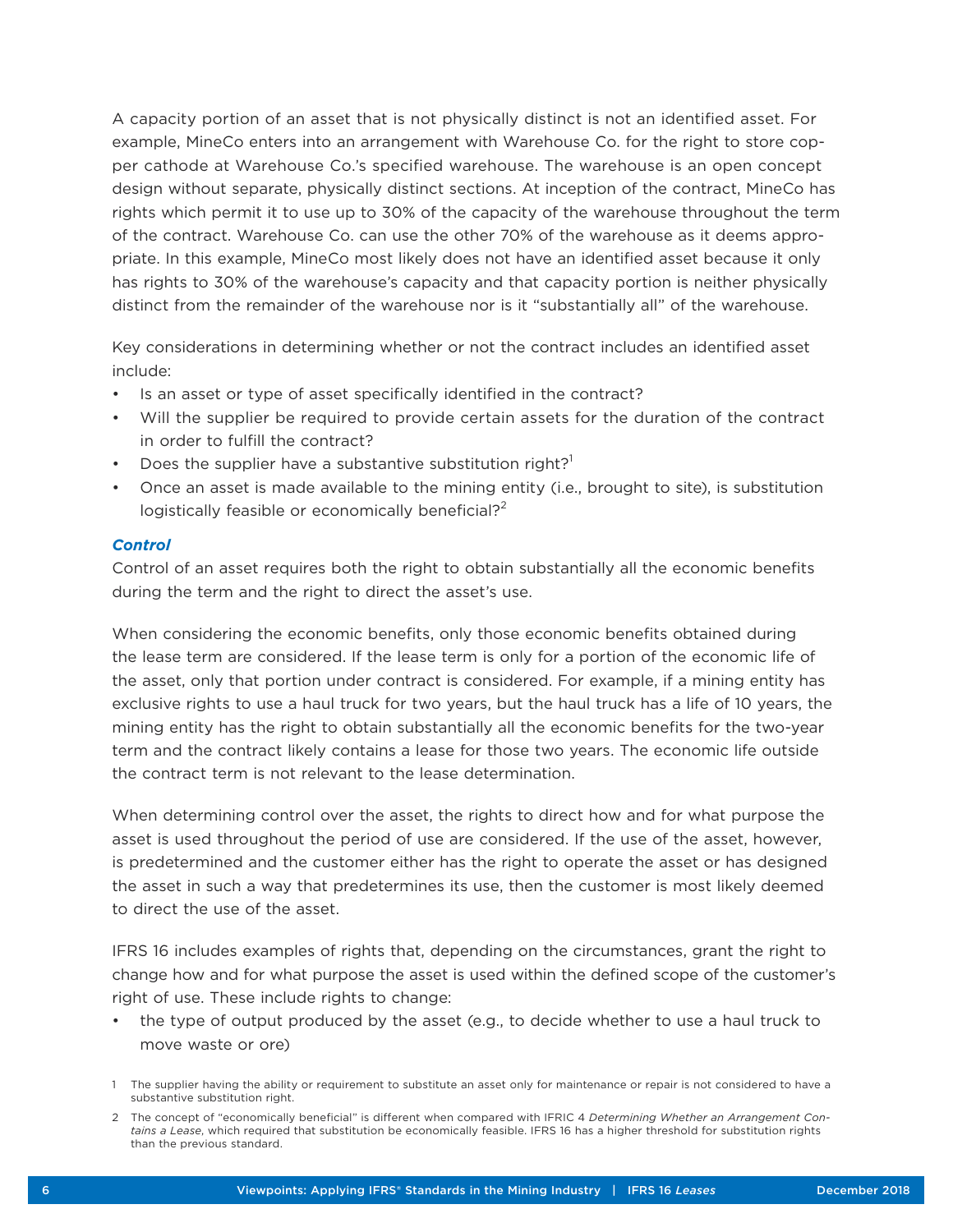- when the output is produced (e.g., to decide when an item of machinery or a plant will be used)
- where the output is produced (e.g., to decide upon the destination of a truck or a railcar or to decide where an item of equipment is used)
- whether the output is produced and the quantity of that output (e.g., to decide whether to use the asset to produce from a mine and how much ore to produce).

Decisions limited to operating or maintaining the asset generally do not convey the right to use the asset.

For example, in the case of a drilling contract, where the customer has the right to decide the location of the drill rig and the targets to be drilled, and the operator is in charge of providing the drill rig and managing operations and maintenance, the Task Force is of the view that the customer's rights to determine the strategic use of the drill rig would typically result in the customer directing the use of the drill rig; however, making that assessment will require the mining entity to assess all the facts and circumstances, before coming to that conclusion.

Other indicators of the customer directing the use of a drill rig may include the customer's right to determine when to use or not to use the drill rig or pay the operator a "stand-by" fee when the drill rig is not in use. If the drilling operator cannot use the drill rig elsewhere (i.e., does not have a substantive substitution right), the stand-by fee would typically meet the definition of a lease as it is an in-substance fixed payment representing the minimum unavoidable commitment by the customer to the drilling operator. Stand-by commitments are generally expressed in a specific number of drilling days. If the committed number of drilling days could reasonably be used up in 12 months or less, the optional short-term exemption may be applied.

See [Appendix](#page-8-0) for a flow chart illustrating whether a contract contains a lease.

#### **Lease and Non-Lease Components of Contracts**

In many cases, a contract may contain both a lease of an asset and a service being provided. A drilling contract generally contains both a drill rig and an operating crew. If the use of the drill rig is determined to be a lease, the portion of the contract pertaining to the drill rig must be separated from the service portion of the contract (i.e., the services of an operating crew), unless the practical expedient noted above is used. A portion of the contract cost must be allocated to the lease component based on the proportionate value of the lease and service components of the contract.<sup>3</sup>

Charges for administrative tasks and other costs (e.g., insurance costs) associated with the lease that do not transfer a good or service to the mining entity are not a separate component; they are, however, part of the consideration to be allocated to the lease and service components of the contract.

<sup>3</sup> The value is based on the stand-alone price or a best estimate of the stand-alone price of the lease component.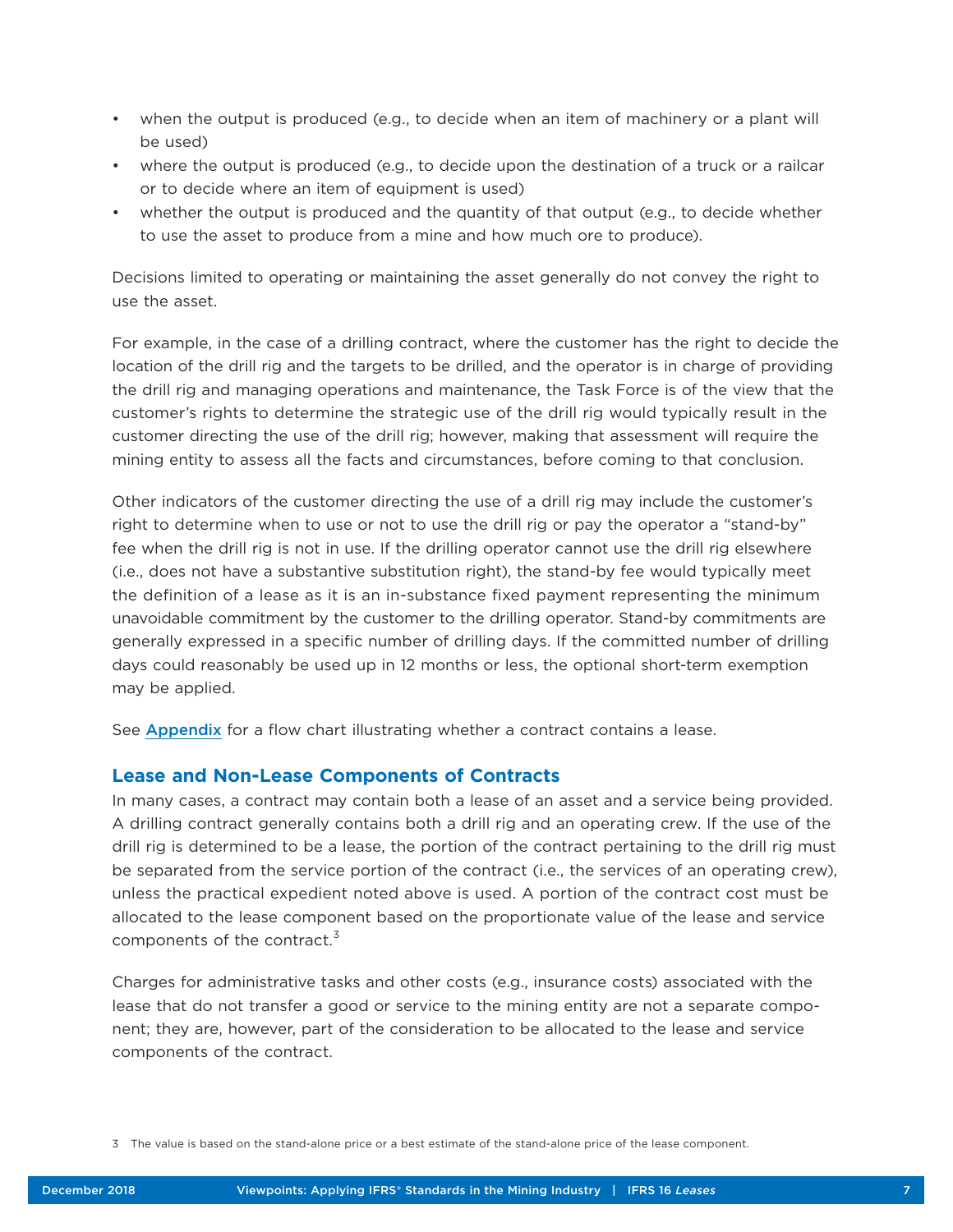IFRS 16 includes a practical expedient whereby a lessee can elect an accounting policy choice by class of underlying asset so as not to separate the lease and non-lease components. When this practical expedient is elected, the mining entity accounts for the entire contract as a lease. The Task Force notes that, to the extent there are fixed payments allocated to nonlease components, this practical expedient increases the right-of-use asset and associated lease liability that would be recognized on inception of a lease. As such, the application of this expedient could have a significant impact on a mining entity's balance sheet and key operating measures, including cash costs and EBITDA, and thus should be carefully considered by financial statement preparers before accounting policies are selected.

IFRS 16 requires disclosure of expenses relating to variable lease payments that are not included in the measurement of the lease liability. If a contract contains variable payments that relate to both lease and non-lease components, the same considerations as those discussed above will need to be considered in determining the lease and non-lease components and allocating the variable lease payments or electing to apply the practical expedient to treat the entire payment as a lease payment.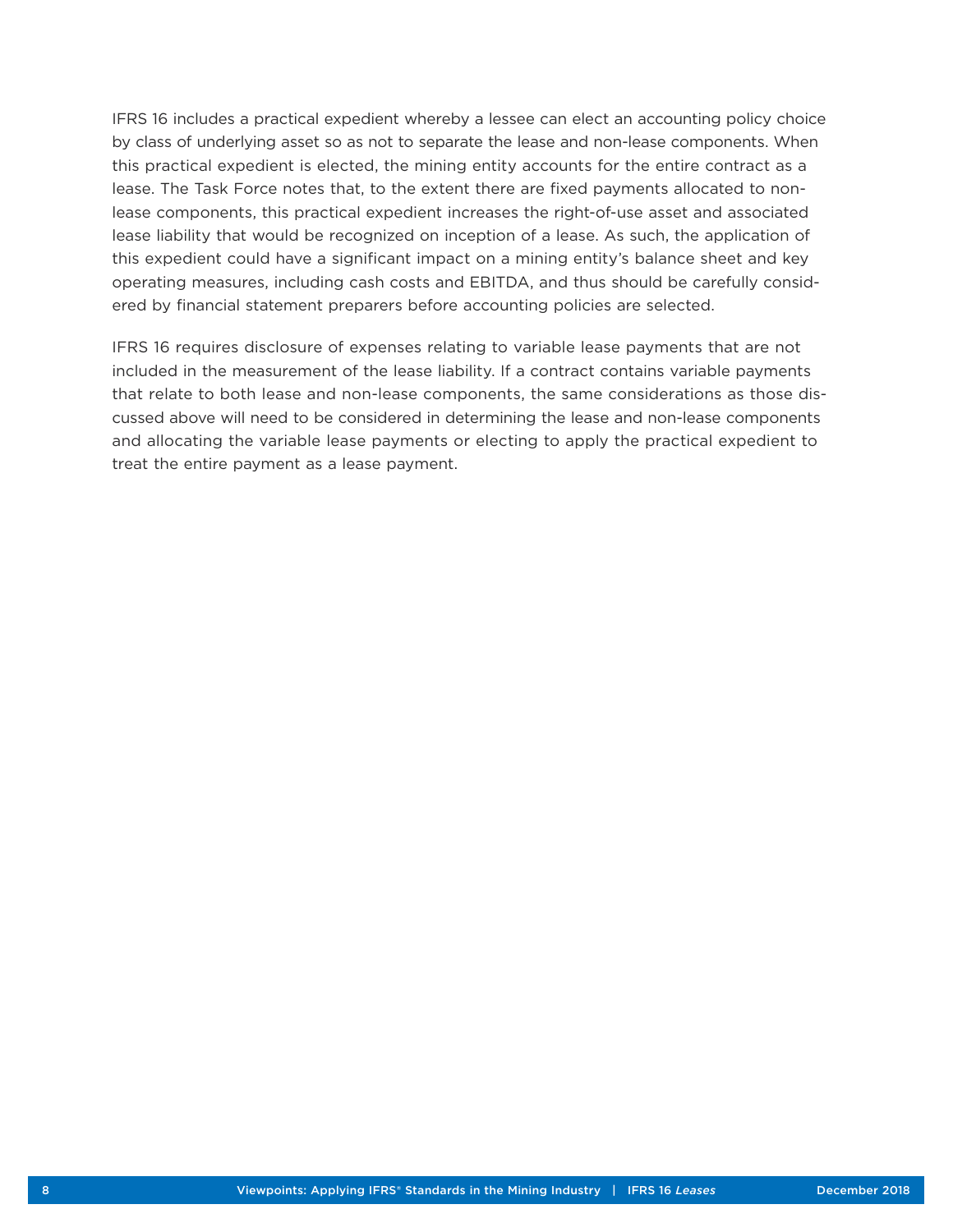## <span id="page-8-0"></span>**Appendix: Flowchart for Identifying a Lease Under IFRS 16**

The following flowchart may assist mining entities in making the assessment of whether a contract is, or contains, a lease and has been reproduced from paragraph B31 of IFRS 16.